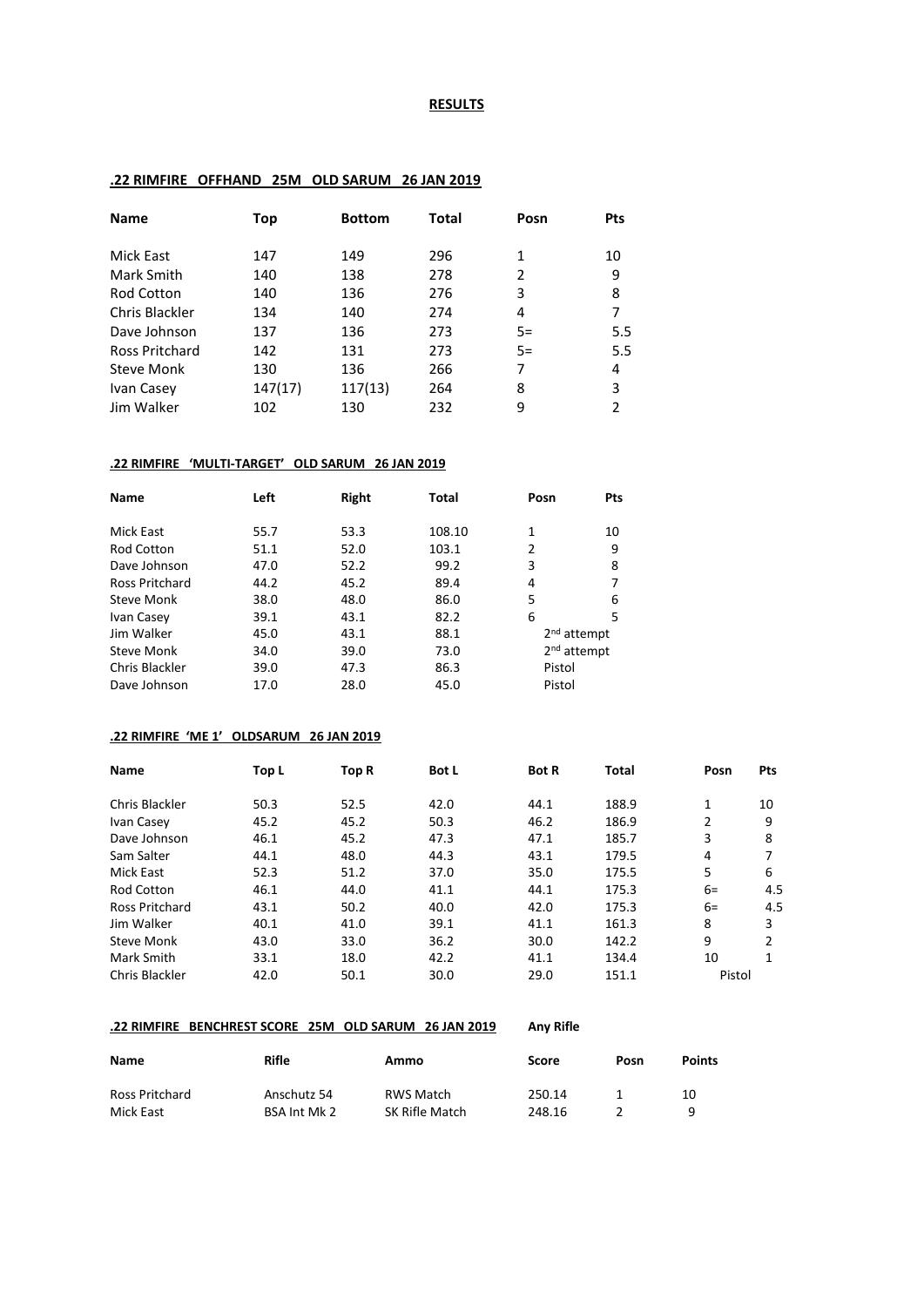## **GALLERY RIFLE (CF) OFFHAND 25M OLD SARUM 3 FEB 2019**

| Name                   | Top | <b>Bottom</b> | <b>Total</b> | Posn | Pts | <b>Sights</b> |
|------------------------|-----|---------------|--------------|------|-----|---------------|
| Mick East              | 140 | 142           | 282          | 1    | 10  | Scope         |
| <b>Brian Biggs</b>     | 137 | 134           | 271          | 2    | 9   | Iron          |
| <b>Mick East</b>       | 135 | 133           | 268          | 3    | --- | Iron          |
| <b>Chris Dauwalder</b> | 125 | 129           | 254          | 4    | 8   | Iron          |
| Ivan Casey             | 113 | 124           | 237          | 5    | 7   | Iron          |
| Jim Walker             | 103 | 120           | 223          | 6    | 6   | Iron          |
| <b>Steve Telfor</b>    | 123 | 68            | 191          | 7    | 5   | Iron          |
| <b>Iron Sights</b>     |     |               |              |      |     |               |
| <b>Brian Biggs</b>     | 137 | 134           | 271          | 1    | 10  |               |
| Mick East              | 135 | 133           | 268          | 2    | 9   |               |
| <b>Chris Dauwalder</b> | 125 | 129           | 254          | 3    | 8   |               |
| Ivan Casey             | 113 | 124           | 237          | 4    | 7   |               |
| Jim Walker             | 103 | 120           | 223          | 5    | 6   |               |
| Steve Telfor           | 123 | 68            | 191          | 6    | 5   |               |

# **GALLERY RIFLE (CF) 'TIMED & PRECISION 1' OLD SARUM 3 FEB 2019**

| <b>Name</b>            | <b>P1</b> | P <sub>2</sub> | P <sub>3</sub> | <b>Total</b> | Posn                    | Pts                     | <b>Sights</b> |
|------------------------|-----------|----------------|----------------|--------------|-------------------------|-------------------------|---------------|
| Chris Dauwalder        | 116.5     | 119.4          | 60.3           | 295.12       | 1                       | 10                      | Iron          |
| Ivan Casey             | 117.3     | 116.3          | 60.5           | 293.11       | 2                       | 9                       | Iron          |
| Alex Harding           | 113.2     | 112.2          | 58.0           | 283.4        | 3                       | 8                       | Iron          |
| <b>Mick East</b>       | 120.9     | 119.8          | 39.2           | 278.19       | 4                       | 7                       | Scope         |
| <b>Steve Telfor</b>    | 112.1     | 100.2          | 60.5           | 272.8        | 5                       | 6                       | Iron          |
| Sam Salter             | 104.0     | 108.6          | 57.2           | 269.8        | 6                       | 5                       | Scope         |
| Jim Walker             | 114.1     | 118.4          | 30.2           | 262.7        | $\overline{7}$          | 4                       | Iron          |
| <b>Brian Biggs</b>     | 106.3     | 109.2          | 37.0           | 252.5        | 2 <sup>nd</sup> attempt |                         |               |
| Chris Dauwalder        | 102.0     | 105.0          | 58.2           | 265.2        | .22 r/f Pistol          |                         |               |
| <b>Iron Sights</b>     |           |                |                |              |                         |                         |               |
| Chris Dauwalder        | 116.5     | 119.4          | 60.3           | 295.12       | 1                       | 10                      |               |
| Ivan Casey             | 117.3     | 116.3          | 60.5           | 293.11       | 2                       | 9                       |               |
| Alex Harding           | 113.2     | 112.2          | 58.0           | 283.4        | 3                       | 8                       |               |
| <b>Steve Telfor</b>    | 112.1     | 100.2          | 60.5           | 272.8        | 4                       | $\overline{7}$          |               |
| Jim Walker             | 114.1     | 118.4          | 30.2           | 262.7        | 5                       | 6                       |               |
| <b>Brian Biggs</b>     | 106.3     | 109.2          | 37.0           | 252.5        |                         | 2 <sup>nd</sup> attempt |               |
| <b>Pistol</b>          |           |                |                |              |                         |                         |               |
| <b>Chris Dauwalder</b> | 102.0     | 105.0          | 58.2           | 265.2        | 1                       | 10                      |               |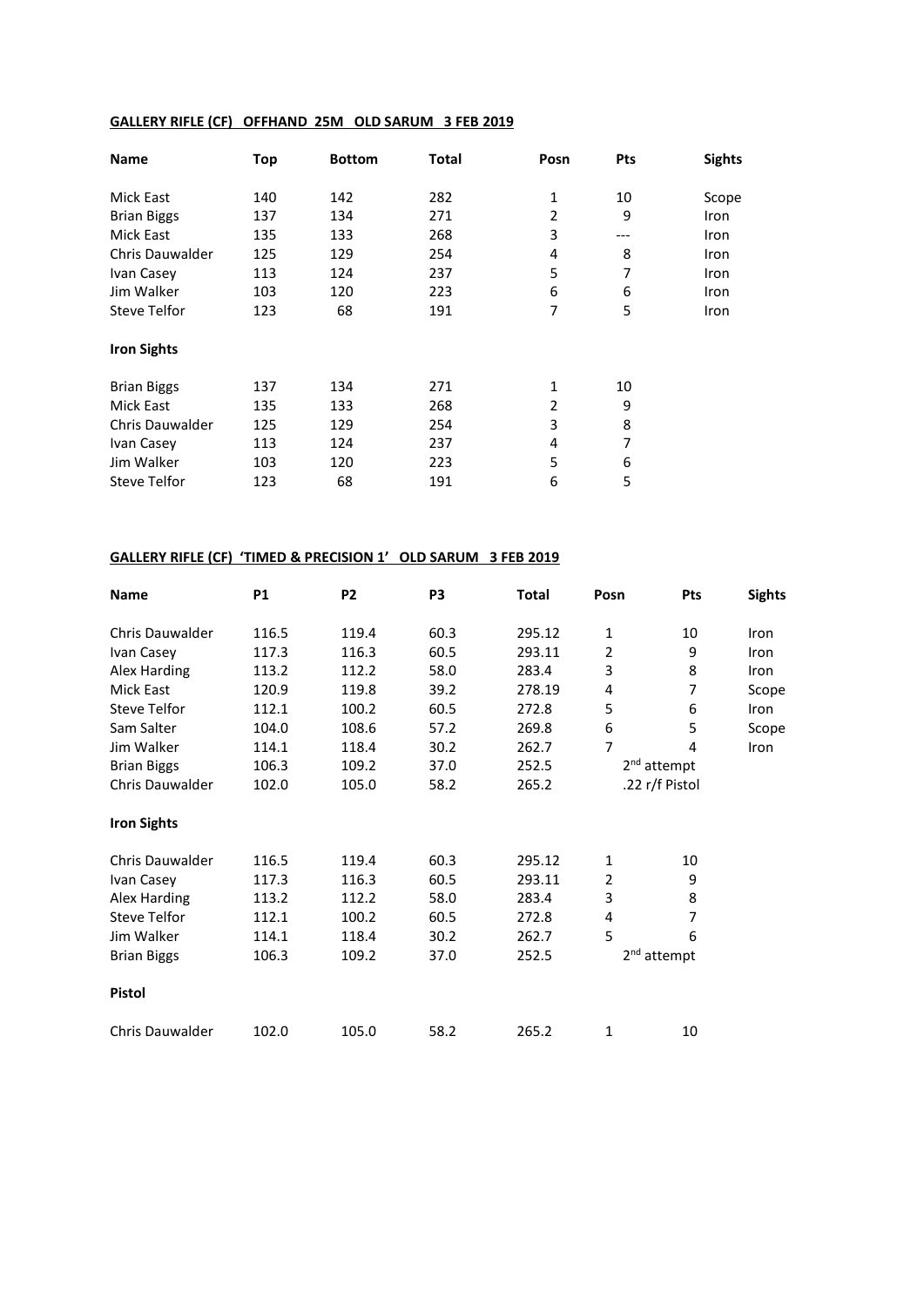### **.22 RIMFIRE OFFHAND 25M OLD SARUM 10 FEB 2019**

| <b>Name</b>            | <b>Top</b> | <b>Bottom</b> | <b>Total</b> | Posn           | Pts            |
|------------------------|------------|---------------|--------------|----------------|----------------|
| Simon East             | 149        | 147           | 296          | 1              | 10             |
| <b>Mick East</b>       | 147        | 146           | 293          | $\overline{2}$ | 9              |
| Matt Mercer            | 146        | 146           | 292          | 3              | 8              |
| <b>Steve Mercer</b>    | 144        | 145           | 289          | 4              | 7              |
| <b>Chris Dauwalder</b> | 145        | 141           | 286          | 5              | 6              |
| John Turnham           | 139        | 143           | 282          | 6              | 5              |
| Rod Cotton             | 138        | 142           | 280          | 7              | 4              |
| Steve Jugg             | 136        | 142           | 278          | 8              | 3              |
| Alex Harding           | 134        | 143           | 277          | 9              | $\overline{2}$ |
| James Thompson         | 140        | 136           | 276          | 10             | $\mathbf{1}$   |
| Jameela Bellringer(G)  | 133        | 137           | 270          | 11             |                |
| Frank P-Robinson (G)   | 137        | 131           | 268          | $12 =$         |                |
| Shane Stockman         | 135        | 133           | 268          | $12 =$         | $\mathbf{1}$   |
| <b>Ross Pritchard</b>  | 131        | 136           | 267          | 14             | 1              |
| Mark Smith             | 139        | 126           | 265          | 15             | $\mathbf{1}$   |
| Kieren Church (G)      | 129        | 132           | 261          | $16 =$         |                |
| Peter Cook (G)         | 130        | 131           | 261          | $16 =$         |                |
| Harold Isaac           | 129        | 131           | 260          | $18 =$         | $\mathbf{1}$   |
| Adam Moody (G)         | 131        | 129           | 260          | $18 =$         |                |
| Dave Floyd (G)         | 127        | 131           | 258          | 20             |                |
| Alex Case (G)          | 110        | 131           | 241          | 21             |                |
| Jim Walker             | 115        | 121           | 236          | 22             | $\mathbf{1}$   |
| Tim Hill (G)           | 109        | 124           | 233          | 23             |                |
| Natasha Biggs (G)      | 76         | 93            | 169          | 24             |                |
| Lily Church (J) (G)    | 59         | 102           | 161          | 25             |                |
| Lily&Jasmin Church(G)  | 53         | 81            | 134          | 26             | ---            |

## **.22 RIMFIRE 'AMERICA MATCH' OLD SARUM 10 FEB 2019**

| <b>Name</b>            | Top | Centre | <b>Bottom</b> | Total  | Posn           | Pts |
|------------------------|-----|--------|---------------|--------|----------------|-----|
| Simon East             | 97  | 99     | 98            | $294*$ | 1              | 10  |
| Mick East              | 97  | 95     | 96            | 288    | 2              | 9   |
| John Turnham           | 95  | 92     | 94            | 281    | 3              | 8   |
| <b>Rod Cotton</b>      | 90  | 95     | 94            | 279    | 4              |     |
| <b>Chris Dauwalder</b> | 94  | 91     | 89            | 274    | 5              | 6   |
| Alex Harding           | 90  | 89     | 92            | 271    | 6              | 5   |
| Ross Pritchard         | 93  | 86     | 91            | 270    | 7              | 4   |
| Sam Salter             | 86  | 87     | 87            | 260    | 8              | 3   |
| James Thompson         | 87  | 80     | 90            | 257    | 9              | 2   |
| Harold Isaac           | 87  | 80     | 85            | 252    | 10             | 1   |
| lan Smedley            | 89  | 95     | 65            | 249    | $11 =$         | 1   |
| Shane Stockman         | 84  | 85     | 80            | 249    | $11 =$         | 1   |
| Jim Walker             | 77  | 83     | 82            | 242    | 13             | 1   |
| Tim Hall (G)           | 78  | 76     | 67            | 221    | 15             |     |
| Steve Jugg             | 72  | 66     | 56            | 194    | .22 r/f Pistol |     |

**\* Equals club record.**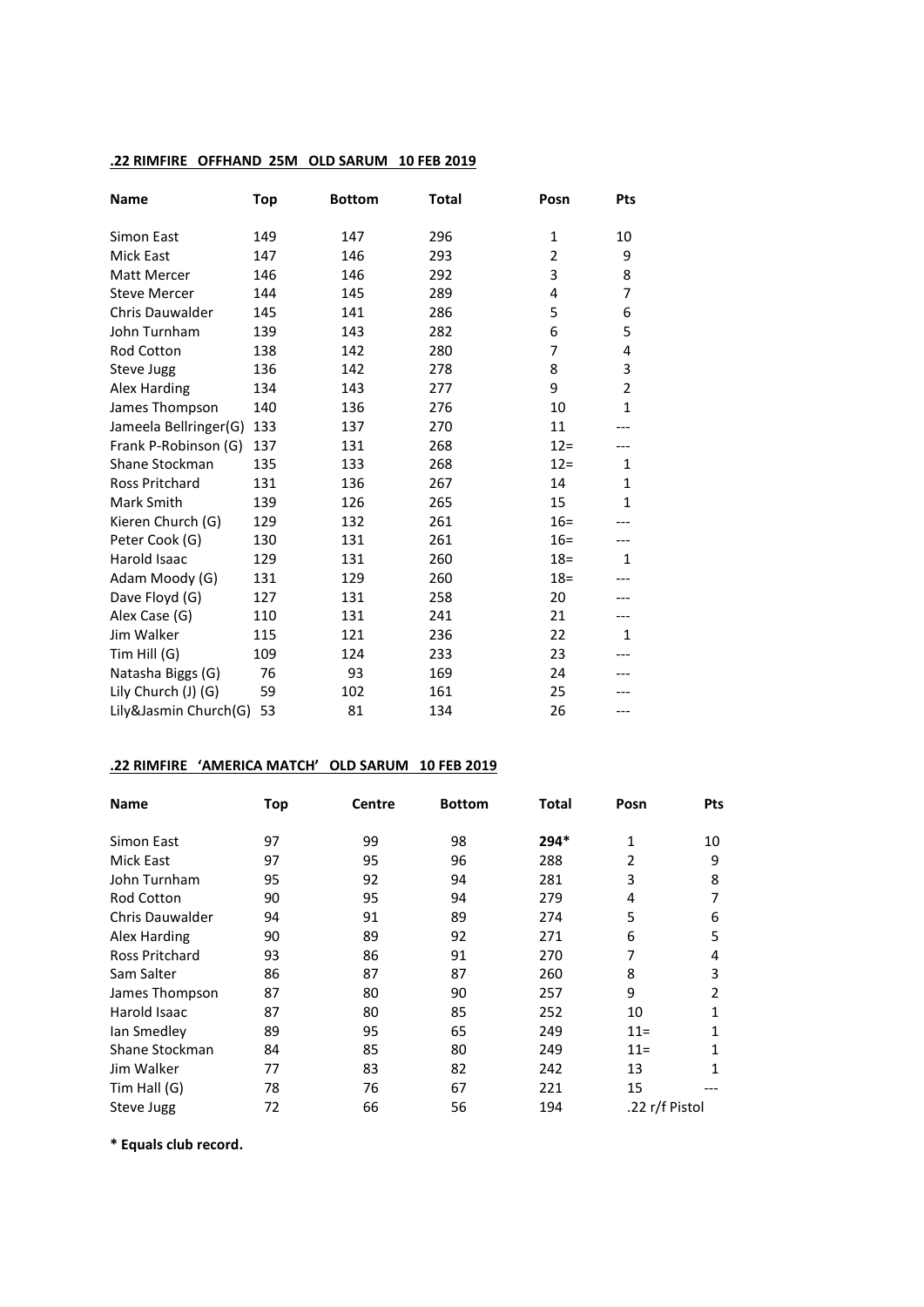### **.22 RIMFIRE BENCHREST GROUPING 25M OLD SARUM 10 FEB 2019 Semi-auto only.**

| <b>Name</b>            | Rifle       | Ammo                          | Gp1   | Gp <sub>2</sub> | Gp3   | Gp4   | Agg    | Posn | Pts      |
|------------------------|-------------|-------------------------------|-------|-----------------|-------|-------|--------|------|----------|
| Mick East              | MOA 10/22   | SK Rifle Match                | 0.133 | 0.266           | 0.226 | 0.155 | 0.1950 |      | 10       |
| <b>Chris Dauwalder</b> |             | Tac Inn 10/22 SK Pistol Match | 0.282 | 0.190           | 0.205 | 0.246 | 0.2308 | 2    | 9        |
| Ross Pritchard         | Ruger 10/22 | RWS Match                     | 0.270 | 0.213           | 0.277 | 0.225 | 0.2463 | 3    | 8        |
| Simon East             | Ruger 10/22 | Elev Sport                    | 0.250 | 0.404           | 0.369 | 0.391 | 0.3535 | 4    | 7        |
| Harold Isaac           | Ruger 10/22 | <b>CCI Blazer</b>             | 0.612 | 0.563           | 0.290 | 0.491 | 0.4890 | 5    | 6        |
| Tim Hill $(G)$         |             | <b>CCI Blazer</b>             | 0.598 | 0.677           | 0.278 | 0.568 | 0.5303 | 6    | --- bolt |
| Jim Walker             | Ruger 10/22 | <b>CCI Blazer</b>             | 1.134 | 2.147           | 1.537 | 2.621 | 1.8598 |      | 5        |

### **F CLASS 300YDS CENTURY 17 FEB 2019**

| <b>Name</b>           | <b>Class</b> | <b>Rifle</b>        | <b>Calibre</b> | <b>Bullet Wt</b> | <b>Score</b> | Posn           | Pts                     |  |
|-----------------------|--------------|---------------------|----------------|------------------|--------------|----------------|-------------------------|--|
| RossPritchard         | F/O          | <b>Barnard</b>      | 6.5x47         | 140              | 75.10*       | 1              | 10                      |  |
| Mick East             | F/TR         | Tikka M55 Sp        | .223           | 90               | 71.6         | $\overline{2}$ | 9                       |  |
| Ross Pritchard        | F/TR         | Remmy 700           | .223           | 77               | 68.6         | 3              | ---                     |  |
| <b>Graham Downer</b>  | F/TR         | <b>RPA Quadlock</b> | .308           | 155              | 67.5         | 4              | 8                       |  |
| <b>Brian Biggs</b>    | F/TR         | Sabatti             | .223           | 55               | 64.1         | 5              | 7                       |  |
| Steve Winder          | F/O          | Surgeon             | 6.5x47         | 123              | 63.3         | 6              | 6                       |  |
| <b>Steve Telfer</b>   | F/O          | Tikka T3            | .243           | 87               | 61.1         | $\overline{7}$ | 5                       |  |
| Gary Jefferies        | F/TR         | Remmy 700           | .308           | 155              | 60.1         | 8              | 4                       |  |
| James Thompson        | F/TR         | <b>Accuracy Int</b> | .308           | 168              | 57.2         | 9              | 3                       |  |
| Mark Smith            | F/TR         | Remmy 700           | .308           | 155              | 57.1         | 10             | $\overline{2}$          |  |
| <b>Steve Telfer</b>   | F/TR         | Sako                | .308           | 155              | 56.1         | 11             | $---$                   |  |
| Steve Winder          | F/TR         |                     | .308           |                  | 49.1         | 12             | ---                     |  |
| Alex Harding          | F/TR         | Remmy 700           | .308           | 155              | 45.2         | 13             | $\mathbf{1}$            |  |
| Mark Smith            | F/TR         | Remmy 700           | .308           | 168              | 51.1         |                | $2nd$ attempt           |  |
| * Equals club record. |              |                     |                |                  |              |                |                         |  |
| F/TR                  |              |                     |                |                  |              |                |                         |  |
| <b>Mick East</b>      | F/TR         | Tikka M55 Sp        | .223           | 90               | 71.6         | 1              | 10                      |  |
| <b>Ross Pritchard</b> | F/TR         | Remmy 700           | .223           | 77               | 68.6         | $\overline{2}$ | 9                       |  |
| Graham Downer         | F/TR         | <b>RPA Quadlock</b> | .308           | 155              | 67.5         | 3              | 8                       |  |
| <b>Brian Biggs</b>    | F/TR         | Sabatti             | .223           | 55               | 64.1         | 4              | 7                       |  |
| Gary Jefferies        | F/TR         | Remmy 700           | .308           | 155              | 60.1         | 5              | 6                       |  |
| James Thompson        | F/TR         | Accuracy Int        | .308           | 168              | 57.2         | 6              | 5                       |  |
| Mark Smith            | F/TR         | Remmy 700           | .308           | 155              | 57.1         | $\overline{7}$ | 4                       |  |
| <b>Steve Telfer</b>   | F/TR         | Sako                | .308           | 155              | 56.1         | 8              | 3                       |  |
| Steve Winder          | F/TR         |                     | .308           |                  | 49.1         | 9              | $\overline{2}$          |  |
| Alex Harding          | F/TR         | Remmy 700           | .308           | 155              | 45.2         | 10             | $\mathbf{1}$            |  |
| Mark Smith            | F/TR         | Remmy 700           | .308           | 168              | 51.1         |                | 2 <sup>nd</sup> attempt |  |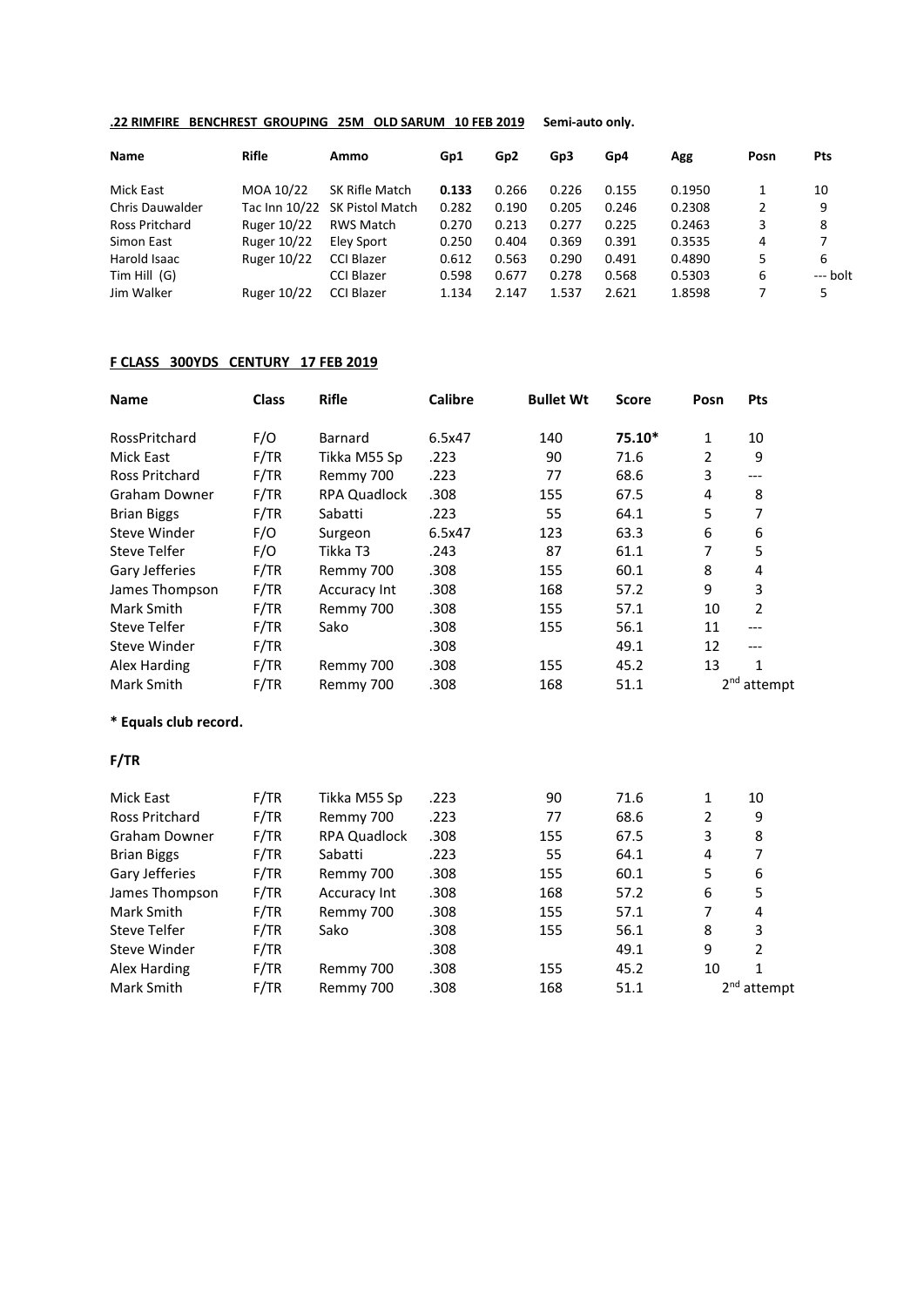## **GALLERY RIFLE (CF) OFFHAND 25M OLD SARUM 23 FEB 2019**

| <b>Name</b>           | Top     | <b>Bottom</b> | Total | Posn           | Pts         | <b>Sights</b> |
|-----------------------|---------|---------------|-------|----------------|-------------|---------------|
| Mick East             | 141     | 139           | 280   | 1              | 10          | Iron          |
| Dave Johnson          | 133     | 132           | 265   | $\overline{2}$ | 9           | <b>Iron</b>   |
| <b>Ross Pritchard</b> | 129     | 133           | 262   | 3              | 8           | Scope         |
| <b>Rod Cotton</b>     | 139(16) | 120(14)       | 259   | 4              | 7           | <b>Iron</b>   |
| Peter Kiy             | 125     | 127           | 252   | 5              | 6           | Scope         |
| <b>Steve Monk</b>     | 121     | 102           | 223   | 6              | 5           | Iron          |
| Ivan Casey            | 130     | 135           | 265   |                | .22 rimfire |               |
| Jim Walker            | 131     | 125           | 256   |                | .22 rimfire |               |
| <b>Iron Sights</b>    |         |               |       |                |             |               |
| <b>Mick East</b>      | 141     | 139           | 280   | 1              | 10          |               |
| Dave Johnson          | 133     | 132           | 265   | 2              | 9           |               |
| <b>Rod Cotton</b>     | 139(16) | 120(14)       | 259   | 3              | 8           |               |
| <b>Steve Monk</b>     | 121     | 102           | 223   | 4              | 7           |               |

## **GALLERY RIFLE (CF) 'TIMED & PRECISION 1' OLD SARUM 23 FEB 2019**

| <b>Name</b>           | <b>P1</b> | P <sub>2</sub> | P3   | Total  | Posn | <b>Pts</b>  | <b>Sights</b> |
|-----------------------|-----------|----------------|------|--------|------|-------------|---------------|
| Mick East             | 120.9     | 120.5          | 60.3 | 300.17 | 1    | 10          | Scope         |
| Dave Johnson          | 116.4     | 119.6          | 59.2 | 294.12 | 2    | 9           | Iron          |
| Peter Kiy             | 117.3     | 118.4          | 59.2 | 294.9  | 3    | 8           | Scope         |
| <b>Ross Pritchard</b> | 115.0     | 118.5          | 59.4 | 292.9  | 4    | 7           | Scope         |
| Sam Salter            | 118.4     | 115.2          | 58.1 | 291.7  | 5    | 6           | Scope         |
| Rod Cotton            | 113.1     | 116.2          | 60.3 | 289.6  | 6    | 5           | <b>Iron</b>   |
| <b>Steve Monk</b>     | 0.0       | 119.7          | 60.3 | 179.10 | 7    | 4           | <b>Iron</b>   |
| Ivan Casey            | 119.6     | 120.7          | 60.3 | 299.16 |      | .22 rimfire |               |
| Jim Walker            | 114.3     | 114.0          | 38.0 | 266.3  |      | .22 rimfire |               |
| .22 Rimfire Pistol    |           |                |      |        |      |             |               |
| <b>Steve Monk</b>     | 114.1     | 116.3          | 60.1 | 290.5  | 1    | 10          |               |
| <b>Rod Cotton</b>     | 113.3     | 115.1          | 60.5 | 288.9  | 2    | 9           |               |
| Dave Johnson          | 60.1      | 106.1          | 58.3 | 224.5  | 3    | 8           |               |